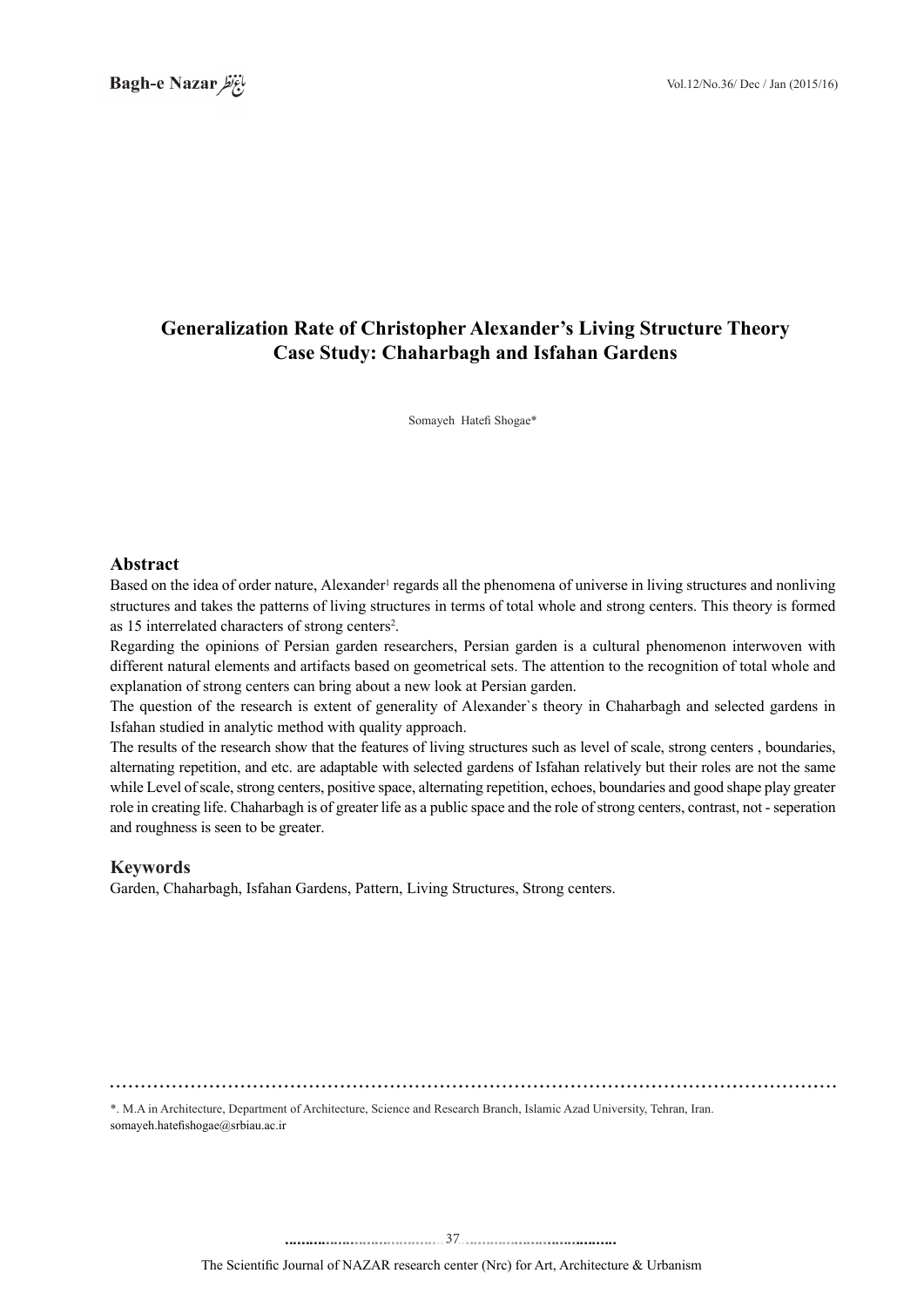# **Introduction**

Alexander believes that the entire surrounding environment including sky, nature, sea and buildings is not randomly arranged but there is an order governing them. Patterns help us to know the complexity of environment and expand the description language of the environment .All the patterns are produced by humans . Each human has patterns in his mind through which. he can embody the objective patterns of the world. Subjective patterns are forms of world patterns appearing in the mind, meaning they form abstract images objectifying objective rules of the world. Objective and subjective patterns are completely different but their representations are dynamic, have power and are generators (Honardoost, 2010: 57). Persian garden is a cultural, historical and physical phenomenon emerged in an enclosed area in which plant, water and buildings are combined in a definite architectural system and it provides a favorable environment for human  $(Shahcheraghi, 2009)$ . This paper aims to analyze and compare the quality approach of generalization of alexander's theory, living structures, to Isfahan gardens assuming that alexander's theory features do not adapt the Isfahan garden equally the selected samples are in two forms of private use (king) and public use (Table 1).

# **Literature** review

Mohajeri reviews the design theories of alexander from his book notes on composition of form to order nature (new concepts from complexity theory) believing that alexander's theories were

Table 1. The process of the research Source: author.

not able to relate different elements in design and planning but there is seen to be a growth of success in his latest works (Mohajeri & Ghomi,  $2008 : 55$ ). Sabri and Akbari believe alexander started his tenet criticizing the modern world and rational world view while knowing architecture closely related to humane world view. He requested the termination of earth destruction from modern urbanization and architecture . Besides; he wanted the meaning and sacredness to return to nature as the sustainable development. Alexander introduced the premodern world as the proper inspiration source in making eternally and tries to generalize it to architecture (SirousSabri & Akbari, 2013: 42). Tahouri compares Heideger and Alexander's ideas with phenomenology approach necessitating the meaning and pluralism in architecture to create and make living environments for dwelling and evasion from modernism (Tahouri, 2002: 70). Akbari focuses the change of Alexander's ideas based on post-structuralism epistemology believing that Alexander has developed the principles of architecture and urbanization in traditional societies along with the current rules in the process of creation and making  $(Akbari, 2013:108)$ . Reviewing the physical and spatial aspects of Ghoretan castle Hedayatnia introduces the 15-fold features of Alexander's theory in nature of order as the suitable criteria for traditional architecture. The most important result was adaptation of these criteria with the architecture of Iran Kavir (Hedayatnia, 2013). Eghbali Zarech reviews the nature of order and its foundation from the totality to center and



............................................................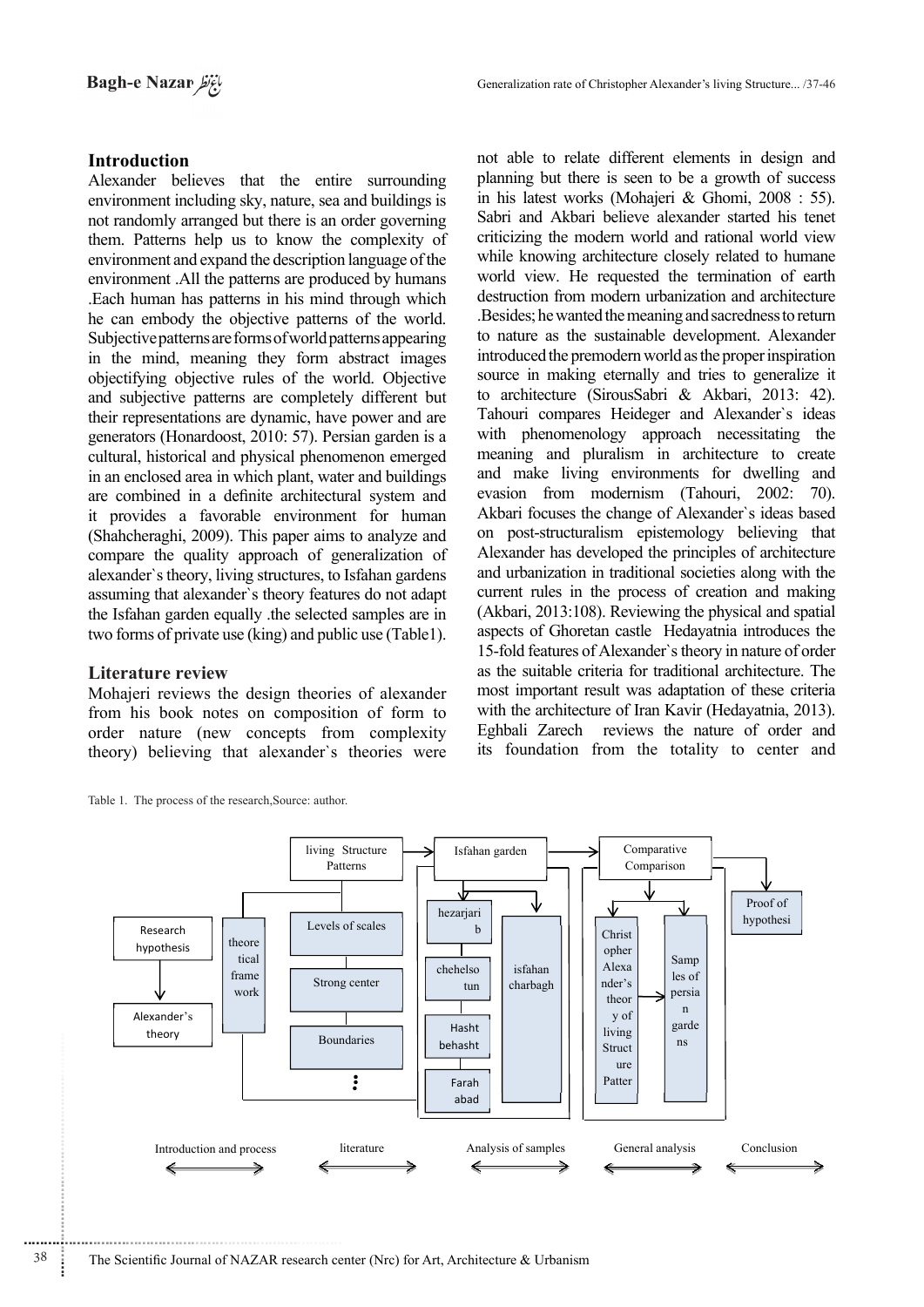explains the fifteen features with their related patterns referring the transcendental feelings from human innate while looking at center concept in Alexander's idea (Eghbali Zarech, 2011). Noorani Yazdi says alexander interprets the good architecture as a living phenomenon and presents objective and practical structures to achieve a living architecture. He introduces some geometrical structure in nature system as living factors which are generalized to architecture realms and other artifacts (Noorani Yazdi, 2013).

The originality of this issue can be considered in the theory of life phenomenon from alexander's view which introduced the difference of living and non-living structures and from analysis of Persian garden which is an adaptable phenomenon with native architecture and people's spirit.

# **Explanation of alexander's theory (theoretical (foundations of research)**

Alexander stresses the philosophy of nature and life in architecture believing that the link between nature and human mind is deeper than what science and architecture claim to present. Based on behavior patterns, alexander introduces order and geometrical relations in nature with theory of life phenomenon and living structures. He believes that setting strong centers and integrated totality and Living the beings, it is possible to realize the internal energy of creatures. The idea of order nature shows that all phenomena are classified into living and nonliving structures (Alexander,  $2013:7-8$ ). Alexander knows the world as a whole and ordered containing living and nonliving beings  $(Ibid:13).$ most important element playing role in formation of alexander are life, integrated whole, strong centers and pattern of living structures which are briefly discussed. - Life is a quality of existing nature of space and everything such as functional spaces of living system. Life is a general concept existing in every area of contiguous space whether geometric, structural, social or formal (Ibid).

- Integrated totality As a subtle structure contains different parts the life of spaces coming from this totality in a way that supporting the life comes from this reality where thing acts as an integrated totality which means that we see it as a part of interconnected chain (Ibid). - Center is a structured field through the space which includes as eparated set of points in space which represents a kind of centralization due to its structure caused by inside coherence and its connections to the context it is present at (Ibid). Integrated totality contains powerful centers and life and makes patterns of living structures. In the Islamic Encyclopedia, the description of Garden word is as follows: fully enclosed area, made

man enjoying the plants and trees and water, especially based on the geometric rules and beliefs (Islamic encyclopedia,  $2002$ :  $206$ ), (Shahcherghi,  $2009$ ). Garden is one of the most important architectural spaces in the history of Ancient Iran. In the history, design and implementation of the architectural space and natural artifact was considered by the kings and the people of this land. Diversity in the reconstruction plans by archeologists such as "Massoudi" in the reconstruction plans of Egyptian, Babylonian, Assyrian and Achaemenid's gardens (2009: 107,109,116,170), and also retaining some elements in certain periods, especially the three pillars of water, plants and buildings which are three fixed components paid attention to the culture; show the emergence of myth and religious ideas in Iranian gardens (Labibzadeh, et al.,  $2012: 4$ ). One of the interesting phenomena is the pillars of Garden city of Isfahan which shah abbas erected in 1589. The method of garden making reach the peak so that the European tourists knew it superior than that of Constantinople and Rome (Naima, 2006: 60).Therefore, chaharbagh-e hezar Jarib, Bolbol, Hashtbehesht, Fathabad and chehlsotoun are discussed in this writing. Alexander's theory is represented by 15 interrelated features in nature objectively which are embodied in Iranian garden  $(Fig.1)$ .

# • Level of scale

Places where levels of scales big, small and very small are shaped in a beautiful spectrum with bounded levels make a deeper sense of levels while centers are created according to them (Ibid:  $145-150$ ). Regarding the site analysis, the proportions of elements in most Persian garden is so arranged that the width of main axis is half of that of patches, side axis is equal to that of fountain axis and the width of pause space and ponds is the same as that of the patches. In the totality system these strong centers are in proportion with each other in dimension. The life of each center is associated with. that of its adjacent center .Based on the analysis of fig. level of scale are represented well in Site dimension, Patches, Ponds, Width of movement path, main and side (Fig. 2).

# • Strong centers

The most important feature of a living creature based on which totalities are shaped is the existence of strong centers presented as totality's pillars. Centers can be various and symmetric since each center is represented as a square which is beyond a local symmetry. By strong centers, we do not necessarily mean geometric centers because if a center is single dimensional which only appears as geometric shape not a strong center,

.......... ....... ........ ........... ...... ....... ........ .......... ...........

...........................................................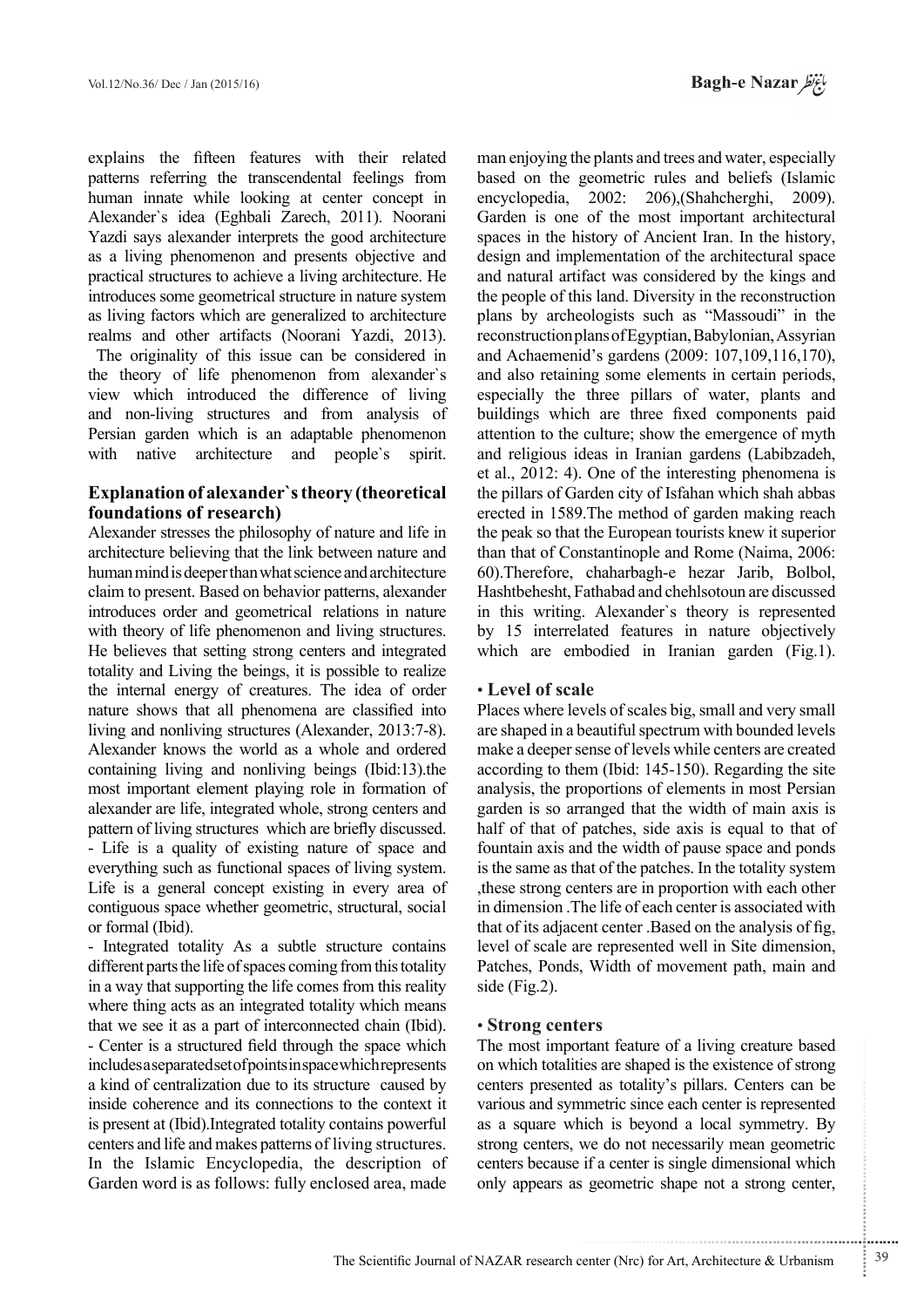it makes a poor power (Alexander,  $2013: 151-157$ ). All elements in Iranian garden are considered as centers, divided into two the following groups constituted from other strong centers. Water path and its elements such as ponds, streams, The elements in patches such as trees and plants, Building elements such as portal and kiosk, Motion axes such as main and side axes  $(Fig.3)$ .

# **Boundaries**•

............................................................

Living centers are shaped by boundaries. The aim of creating a round boundary is dual. Boundaries act for separating and linking, boundaries make attention for the center and on the other hand the limited center is integrated by linking to the beyond world (Ibid, 158-164). borders in Iranian garden are formed by natural and artifact elements which are of importance in terms of dimensions. Natural elements consisting of water in different forms of pond and pool, Artifact elements such as wall, portal, yard (Fig.4).



Fig.1. The location of Esfahan's gardens in Chaharbagh street. Source: Naima, 2007. Analysis: author.

# • Alternating repetition

One way for center to support its life is alternating repetition by which we mean a kind of repeated tone parallel and alternating which are intensified through primary centers' rhythm (Ibid, 165-172) .Alternative repetition be seen in Patches, Staircase surfaces in sloped garden, Polygon ponds in every other step in Hezar Jarib garden (Fig.5).

# **Positive** space

The simplest and necessary feature through living structures is certain space which is prominence of each particle to the outside. If he center is certain and well formed the certain space helps it be more powerful (Ibid, 173-178) geometry of Persian garden can be observed in fourgons in definite spaces of strong center in: Patches, streams a kiosks (Fig.6).

# Good shape

The feature of good shape is dependent on centers each part of which has a certain and defined form. In order to have a good form, all forms have to be definite after analysis and characterization (Ibid: 179-185). centers of Persian garden can be seen in definite space and good form in: Façade forms, Kiosk decorations  $(Fig.7)$ .

#### Local symmetries

There is a bilateral relationship between local symmetry and living center. Local and general symmetry supplements for sustaining a totality. In one hand, the most interconnected and coherent patterns have the most local symmetry and on the other hand symmetric parts are necessary in order to change a plan to a totality. Generally, it is concluded that local symmetry should rule on total structure in order to create strong centers; however, in formation of a coherent space, general symmetry helps all parts' understanding of the space (Ibid: 186-194).

Fig. 2. A view of analysis of level of scales in samples of Isfahan gardens. Source: Naima, 2007. analysis: author.

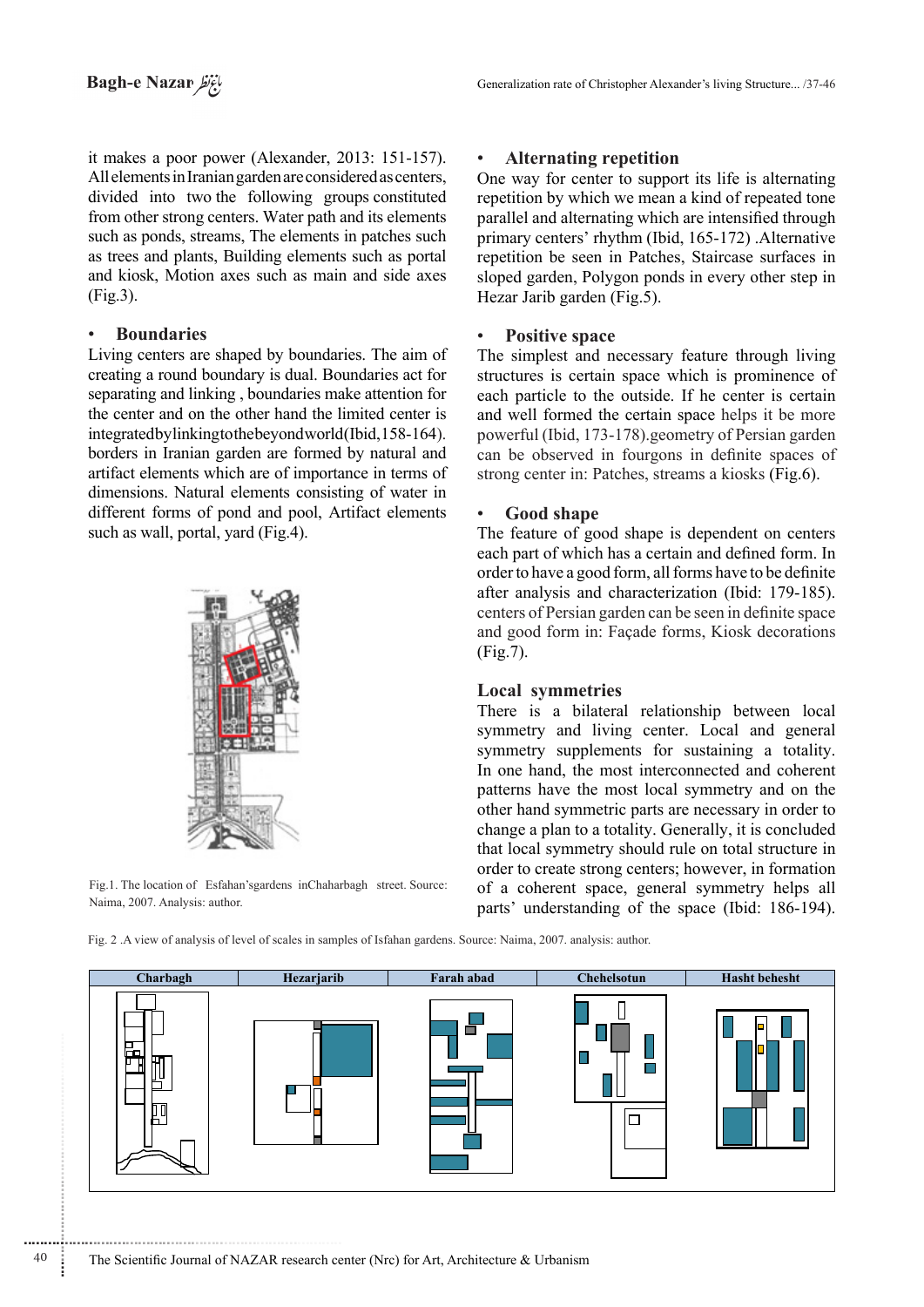**behefre Charbagh Hezarjarib Farah** abad **Chehelsotun Hasht** behesht  $\mathbf{\mathsf{I}}$ П m.  $\Box$ 

Fig. 3.A view of analysis of strong centers in samples of Isfahan gardens. Source: Naima, 2007. analysis : author

Fig. 4.A view of analysis of boundaries in samples ofIsfahan gardens.Source:Naima, 2007. Analysis: author.



Fig. 5. A view of analysis of alternating repetition in samples of Esfahan gardens. Source:Naima, 2007. Analysis: author.



investigation of Persian garden site and its plans shows that the general structure is based on local symmetry but the part of the space located in the observer's view has the overall symmetry is one principle of classic aesthetics and in Persian garden it is seen in patches, buildings and paths  $(Fig.8)$ .

# **• Deep** interlock and ambiguity

Connection of centers and difficulty of separating

them from the adjunct centers make a deep solidarity between them. Ambiguity and solidarity appear as interconnectedness and being bound with the near centers and also as creating an important point which belongs to its own center and also to around centers (Ibid,  $195-199$ ) the basic and general principle in. Persian garden is to establish a longitude movement axis in the middle of the garden on both sides of the axis, the shadowing trees are planted. This is a

.......... ....... ........ ........... ...... ....... ........ .......... ...........

...........................................................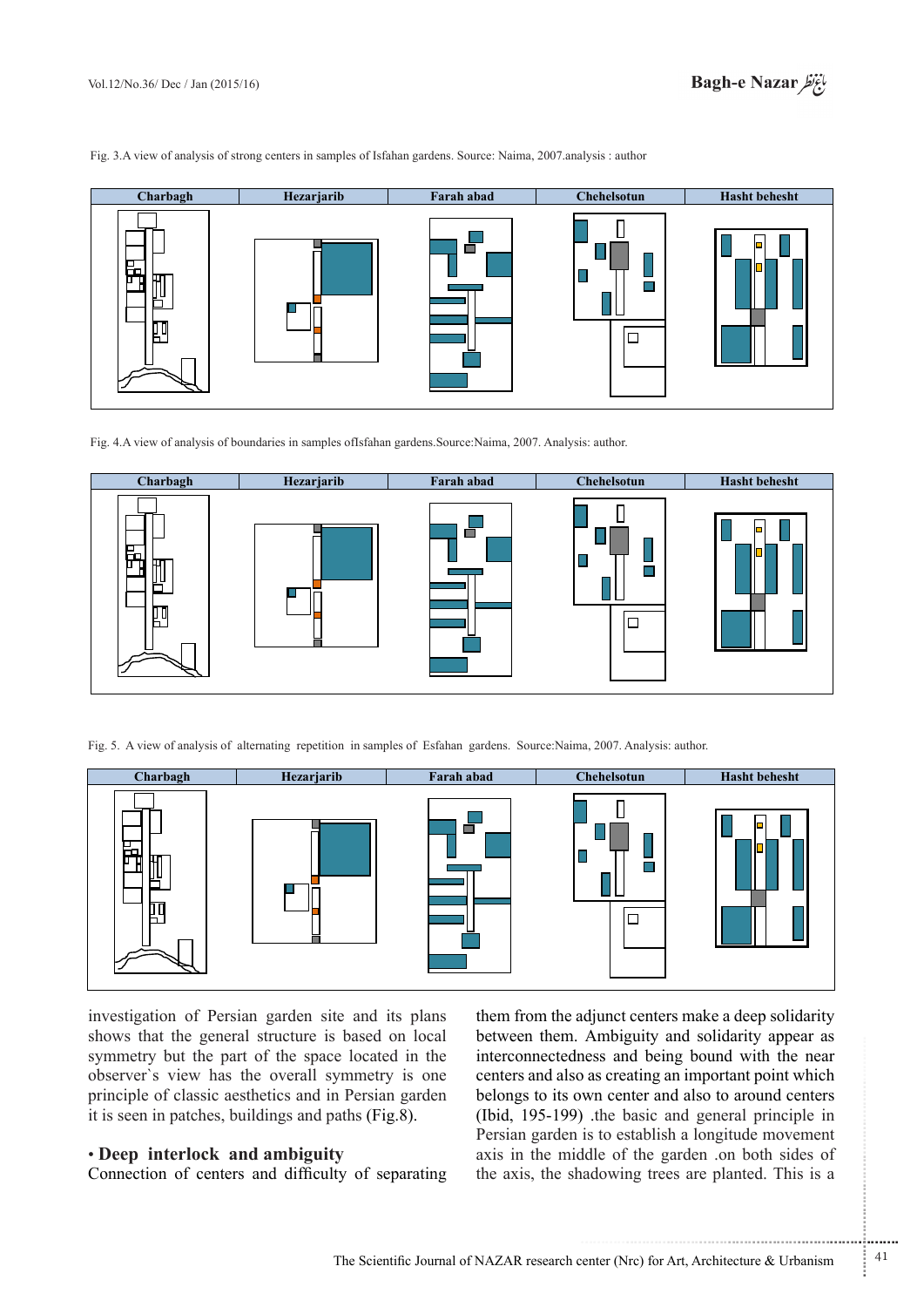one-point perspective with great deep. The space which forces human to view inside to get intuitive insight (Mansouri, 2005). Ambiguity and coherence in Iranian garden are formed in Semi-open spaces in hall, ivan and porch, Stream, pond and water path  $(Fi\mathfrak{g}, 9)$ .

# **Contrast**•

Conflict in living creature causes its stability and it can be created as different shapes of full and empty, white and black, etc. The important point of creating such centers is integration and cohesion of the spaces which should be protected (Alexander, 2013: 200-204). In Persian garden, contrast and opposition are paid attention to in different forms such as objective. semantic and symbolic representation. The merging of garden elements while making some limitations bring about extent, yet it is a space for society with borders, continuity and definiteness into borderless ness (Shahcheraghi, 2009: 4). Shade with trees, Pause spaces and pause axes, Empty and full spaces in planting, Symbolic aspects are sky representation through ponds as a contrast in garden  $(Fig.10)$ .

change of distance, size, intensity and features make a proper ground for creation of strong centers. Hierarchy makes variety of centers and reveals its internal totality (Alexander, 2013: 205-209). Design of Persian garden represents the hierarchy in the following forms:

1-10 Functional hierarchy: Such as portals or squares and fountain in the exterior of garden passing through court and main axis. Diba has mentioned it as ambiguity of complex combination (Diba, 1994:103). Spatial hierarchy such as public, semi-<br>public and private spaces is formed (Fig.11).

# **Roughness**•

Roughness is fulfilled when uniform designs are not located in same place. The important point of creating a heterogenic space is the designer to be unconscious and unintended to create powerful centers (Alexander, 2013: 210-217). Roughness in form composition of Chaharbagh site and patch decorations are of interest (Figs 12  $& 13$ ).

# **Echoes**•

**Gradients**•

............................................................

Moving through the space and hierarchy with gradual

Echo appears when smaller elements and centers which make bigger centers are formally members of a family and this causes their coherence and unity  $(Alexander, 2013: 218-221)$ . Persian garden architect

 $\Box$ 



Fig. 6.A view of analysis of positive space in samples ofIsfahan gardens Source: Naima, 2007. Analysis: Author.



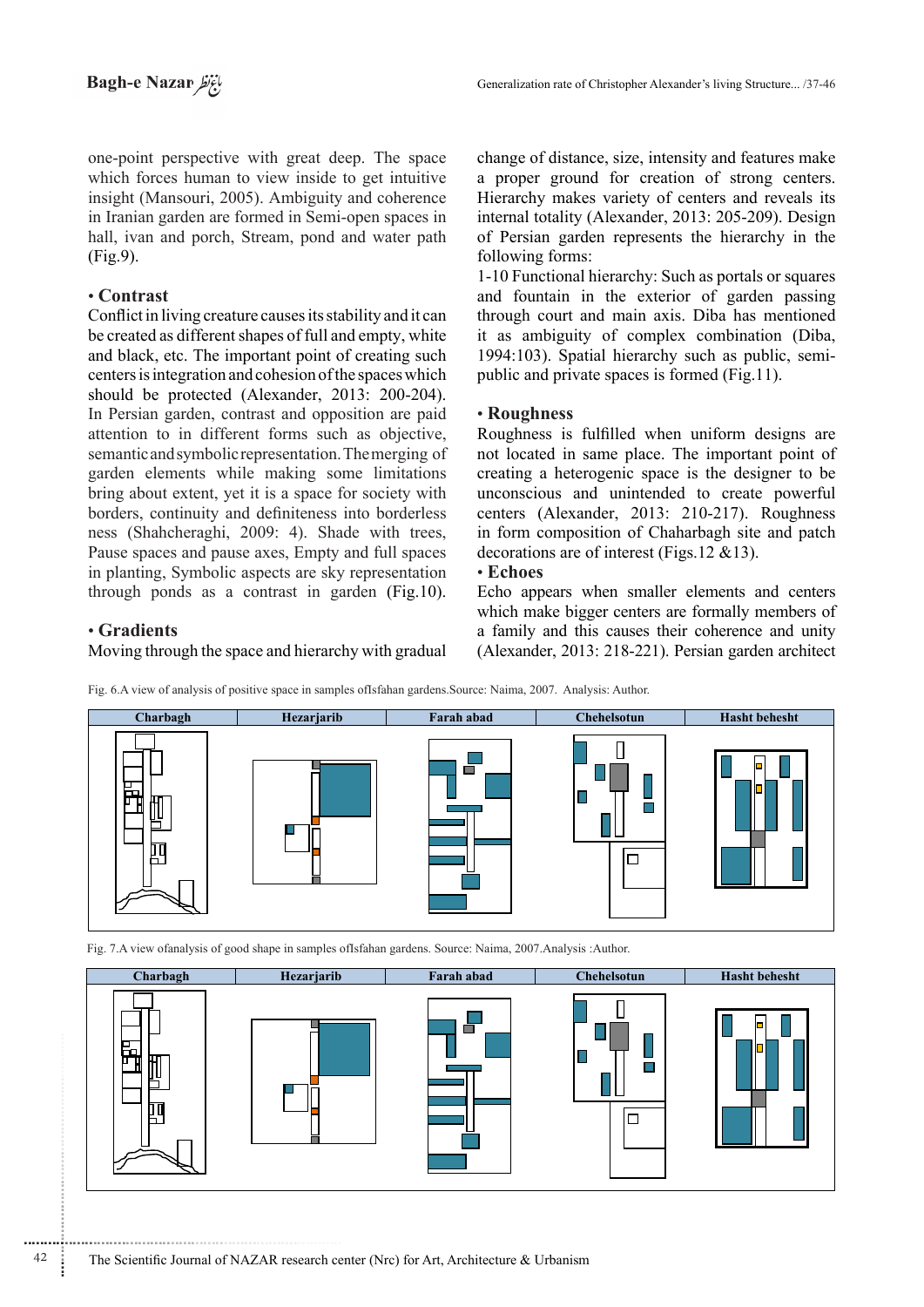considers the proportions of different elements in the garden as: Echo in elements of kiosk, Elements of garden (Fig.  $14$ ).

# **• The Void**

Another element effective in formation of living centers is the empty space between them. Accordingly, in addition to peace and silence made by empty space, it attracts more energy of center and empowers it and forms a geometric and regular space (Ibid: 222-225). In Persian garden, empty space in main axis is concomitant with pause space and Planting system:

plants bring about peace, hierarchy and continuity and frequent repetition, in pavilion Ivans, empty space empowers the surrounding and makes continuity  $(Fig.15)$ .

# **calm inner calm inner calm**

Totality of a living structure is simple so that in most times it can be created through simple and geometric forms. However, internal simplicity and relax is not only made apparent rather it is reached by protecting necessary elements and omitting the others (Alexander, 2013: 226-229). Persian garden is not a

Fig. 8. A view of analysis of local symmetry in samples of Isfahan gardens. Source: Naima, 2007. Analysis: Author.



Fig. 9.A view of analysis of Deep Interlock and Ambiguity in samples ofIsfahan gardens. Source: Naima, 2007. Analysis: Author



Fig. 10.A view of analysis of contrast in samples ofIsfahan gardens. Source: Naima, 2007. Analysis: Author



...........................................................

.......... ....... ........ ........... ...... ....... ........ .......... ...........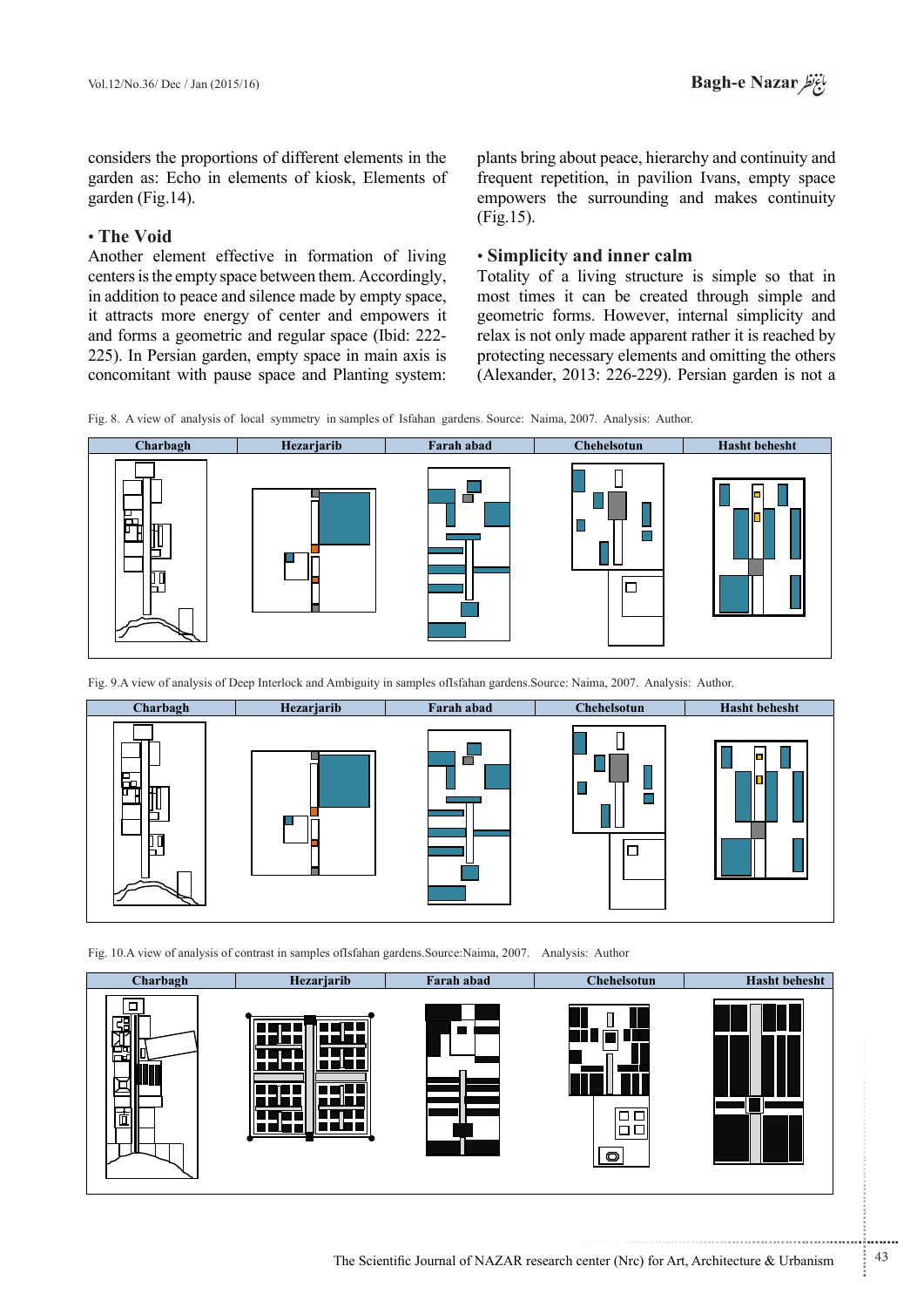one-dimensional space but it brings peace, physical comfort and mental peace with low contrast colors and pleasant sounds of balance. (Ghafouri, 2010: 79). Naghizadeh considers other factors. The peace in Persian garden is due to relation of human with nature in which the humane intervention is little while the most security and safety are provided (Naghizadeh, 2013:7); (Fig.16). • Not **- Separateness** 

The last and also the most important feature is integrality which is fulfilled as appearance of a living generic as part in the world and inseparable from it so that it is

melted around context (Alexander, 2013: 230-235). Not - Separateness in Persian garden is formed in three ways. Motadyaen believes that pavilion and great portal are located in urban scales to combine the borderless space of Persian garden through visual relationship in physical aspects of the garden in this case, border spaces of garden and city are the place of social interaction and continuity of government to society (Motadyaen, 2010: 50); (Fig. 17).

#### **Conclusion**

Evaluating the spatial and physical characteristics of Ghoretan castle with 15 features of Alexander's theory has shown that this theory is applicable to the

traditional architecture of the Iranian desert. Isfahan gardens study with the patterns of Alexander's theory confirmed that this set gives adaptation of 15 characters partially applicable to theory but heterogeneity is not seen in the private gardens. In Table 2, the role of each character is given. The results show that of the 15 characters of the theory of Alexander the role of level of scale, strong centers, boundaries, positive space, alternating repetition, echoes and good shape are too much. Chaharbagh as an urban space with public functions (people) have more life and the role of strong centers, contrast, not-separateness, roughness, is substantial, chaharbagh has many elements, including royal kings, Caravansara, school, public cafes, and the path as strong centers which assist the life. Chaharbagh relationship with the neighboring urban areas including the Naghsh-e Jahan, thirty-three bridges, bridge Khaju, palaces, royal gardens and other royal gardens is in coherence and , not-separateness impact. Roughness can be seen as a character in the decoration of palaces. Gardens located on the Western Front Chaharbagh are effective collection and full spaces and empty spaces, pause and navigate routes, contrast in different functions such as education, entertainment, business help life more complexly (Table 2).

Fig. 11.A view of analysis of gradients in samples of Isfahan gardens Source. Naima, 2007. Analysis: Author.



............................................................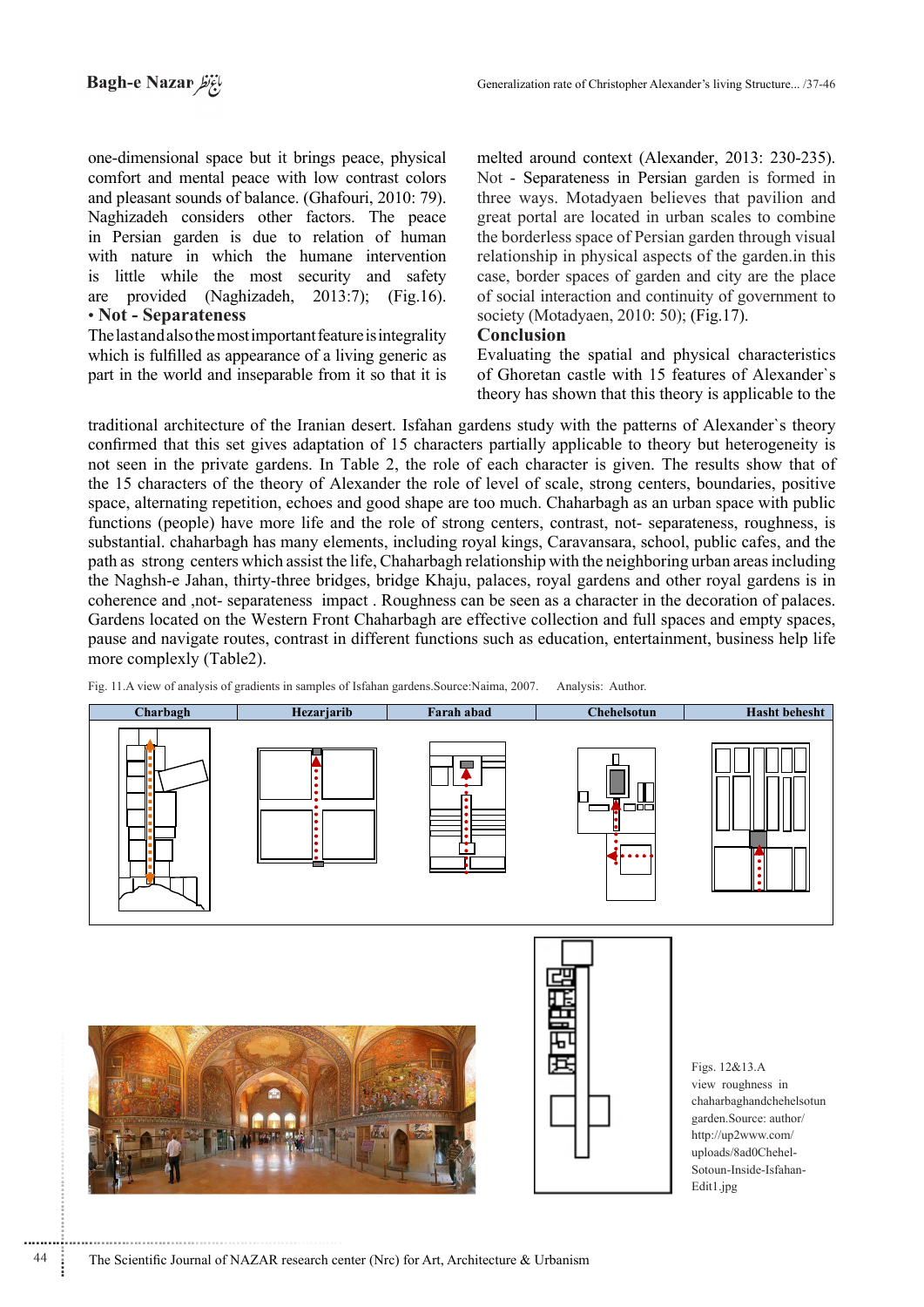Fig.14. A view of analysis of Echoes in samples of Isfahan gardens. Source: Naima, 2007. Analysis: Author.



Fig.15. A view of analysis of the void in samples of Isfahan gardens. Source: Naima, 2007. Analysis: Author.



Fig.16. A view of analysis of simplicity and Inner calm in samples of Isfahan gardens. Source:Naima, 2007. Analysis: Author.



Fig. 17. A view of analysis of Not-separateness in samples of Esfahan gardens. Source: Naima, 2007. Analysis: Author.



...........................................................

.......... ....... ........ ........... ...... ....... ........ .......... ...........